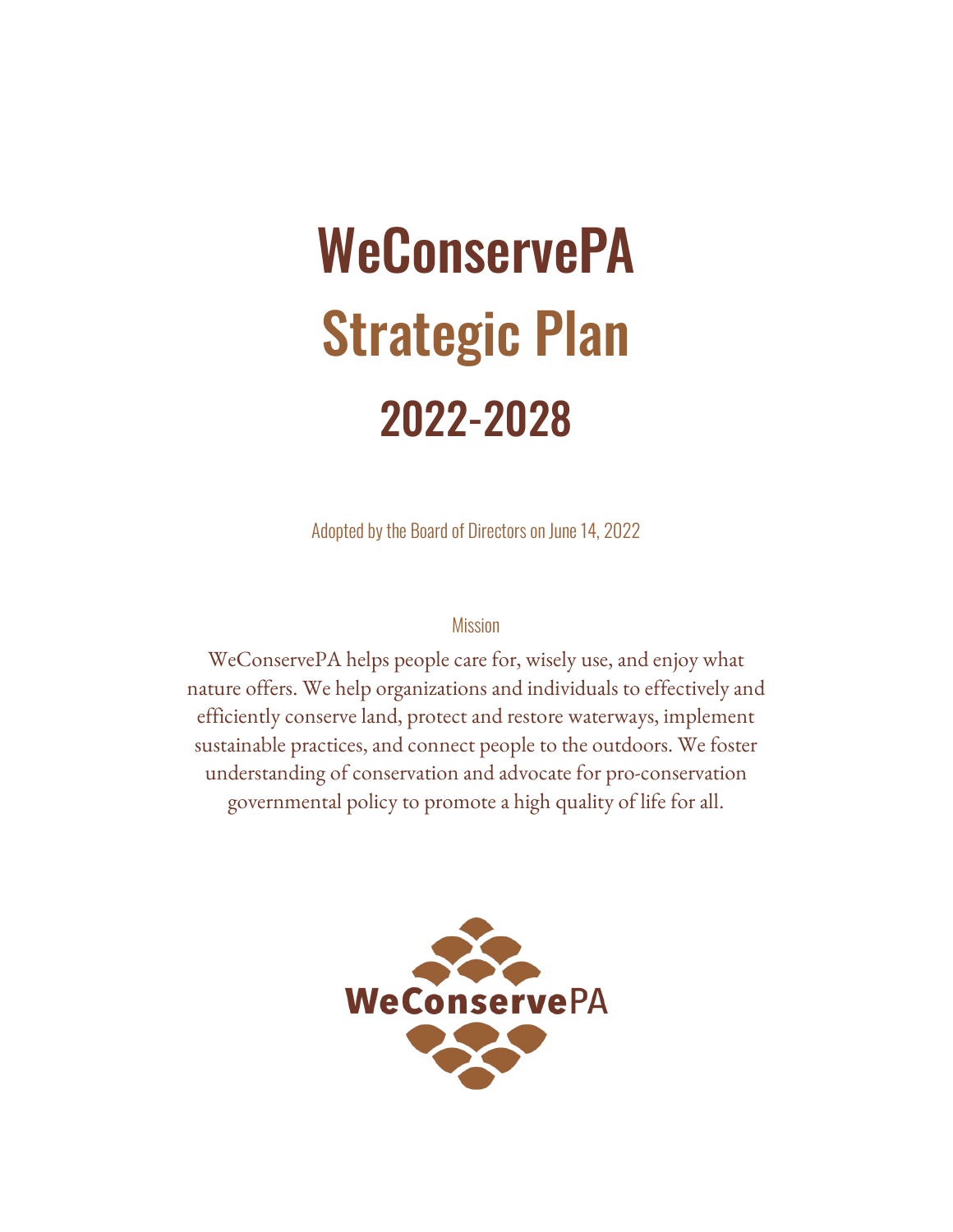### WeConservePA's Distinct Role

#### **Who WeConservePA Is**

Seventy dues-paying, voting conservation organizations elect the WeConservePA board of directors and set WeConservePA's purposes. Hundreds of individuals associated with these organizations and other supporters contribute their time, energy, and money to WeConservePA. Coming together around common interests and joined by WeConservePA staff, these professionals, volunteers, and supporters constitute the WeConservePA community.

WeConservePA is a Pennsylvania nonprofit corporation registered with the Pennsylvania Bureau of Charitable Organizationsand holding 501(c)3 tax status with the IRS.

#### **What WeConservePA Does**

WeConservePA brings leadership to a diverse array of organizations and individuals at work in communities across Pennsylvania. It builds communities of shared interests for land trusts, environmental advisory councils, trail groups, municipal open space programs, and others with conservation goals. It helps volunteers and professionals connect with and learn from one another, and provides them with resources, equipping them to make Pennsylvania a better place. And by uniting people who conserve land, protect and restore waterways, and foster healthy communities, WeConservePA creates a powerful advocacy voice for conservation.

#### **Background**

WeConservePA started in 1991 as an informal gathering of land trust leaders seeking to advance common interests. These leaders incorporated the "Pennsylvania Land Trust Association (PALTA)" in 1995 to address and focus on the broad needs of land trusts—to take on initiatives and activities that no single organization could effectively handle or wish to handle on its own.

Over time, the organization expanded its scope of activities to serve local governments, including their open space programs and environmental advisory councils; trail groups; and other organizations. In recognition of this evolution, its member organizations voted to adopt the organization's present name in 2020.

WeConservePA's member organizations count more than 100,000 Pennsylvanians as members and contributors.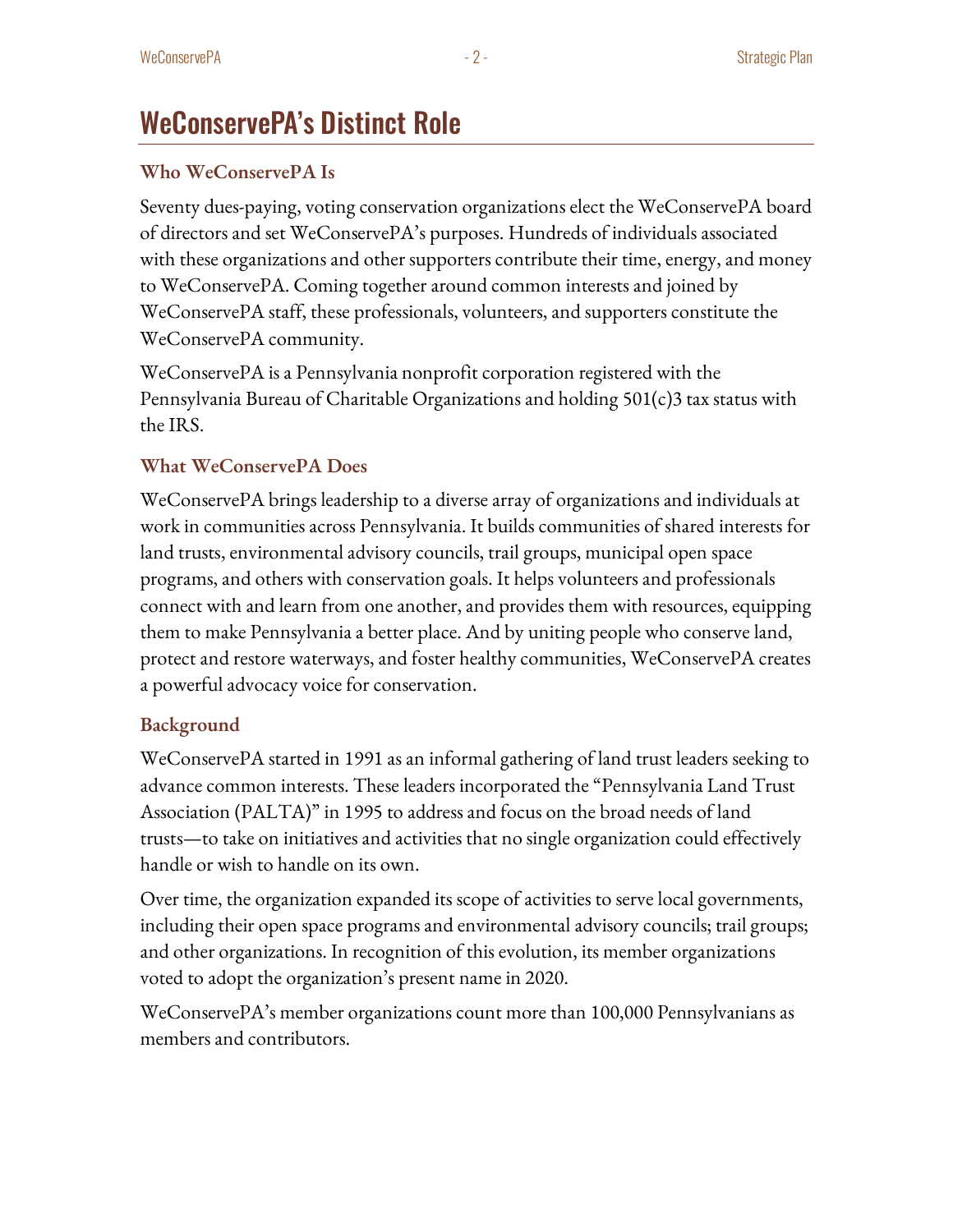### WeConservePA's Vision

All Pennsylvanians will benefit from well-stewarded, thriving open spaces: the forests, farms, parks, urban gardens, greenways, and other open lands that safeguard our drinking water and reduce flooding; provide food and timber; offer hunting, fishing, nature watching, and other recreational opportunities; preserve scenic beauty; and deliver myriad other benefits. All will have the opportunity to be a part of prosperous communities that are economically, socially, and environmentally sustainable.

# WeConservePA's Philosophy

Our lands are our lifeline. They clean the water we drink and the air that we breathe; they are the fields that grow our food and the forests that provide our wood; they are the homes of wildlife and places of beauty; they are the heart of our hunting, fishing, and nature-watching traditions.

The aims of conservation are as diverse as the lands being conserved, the communities in which the lands are located, and the people leading the efforts. Different circumstances lead to different concerns, priorities, and strategies.

Whether one feels that we should conserve nature for its own sake or for its utility to people, conservation is essential for human prosperity and healthy ecosystems for all life.

Redeveloping land, reinvesting in urbanized areas, using smart growth principles to guide development, and using natural infrastructure to manage water all contribute to creating prosperous communities that are economically, socially, and environmentally sustainable.

An effective conservation movement needs conservation organizations and the individuals comprising them to act ethically and strive for excellence; it prioritizes collaboration over conflict; it focuses on shared interestsand respects the rights of all.

Organizations have a responsibility to be equitable and inclusionary in their operations and in their service to the public. This necessitates organization leaders, staff, and volunteers investing time in understanding what is involved in being equitable and inclusionary; it requires revisiting assumptions, long-held beliefs,and practices.

Whether living in urban, suburban, or rural environments, people benefit from getting outdoors and connecting with the land, feeling the sun, seeing the veins of a leaf, listening to the burble of a stream.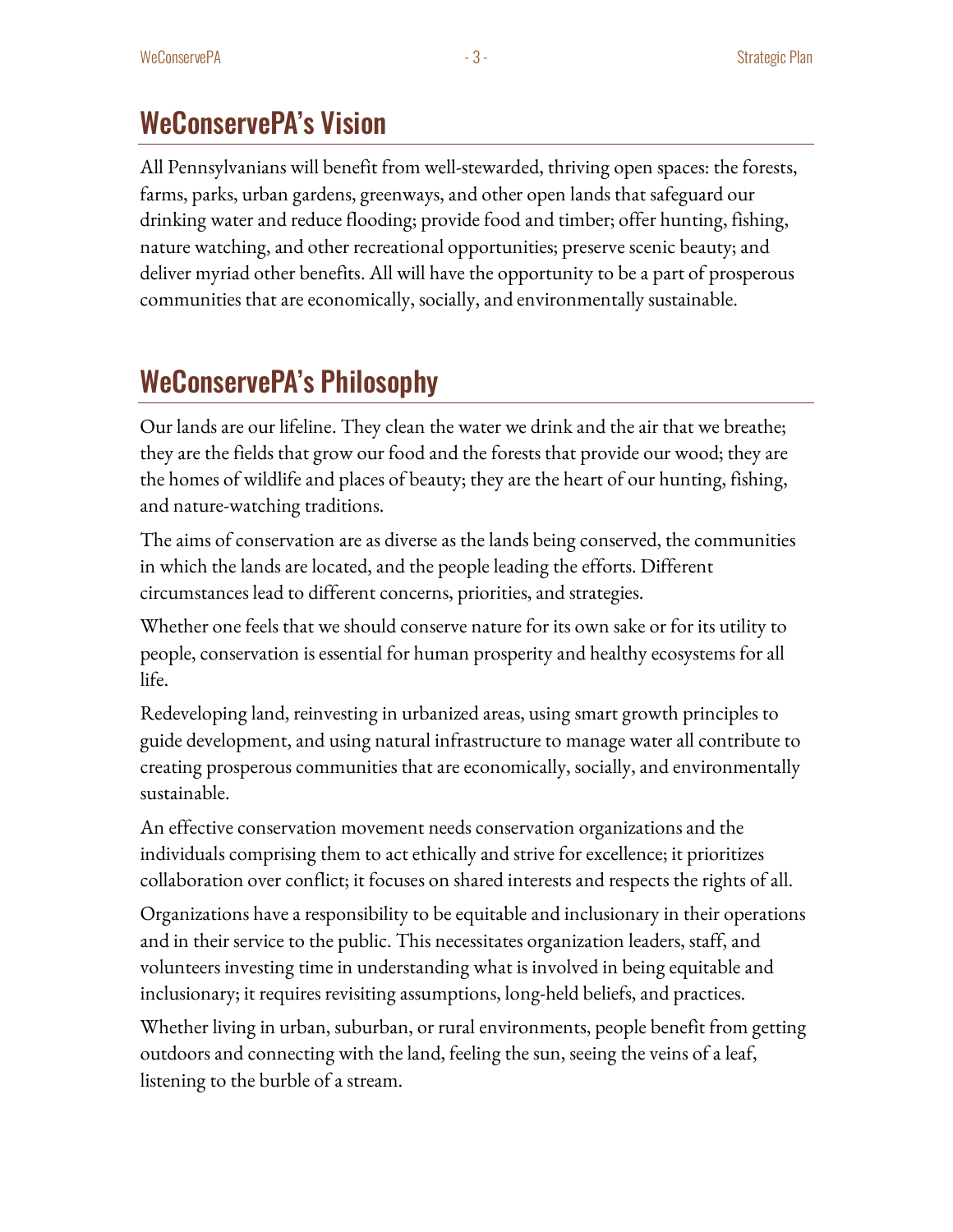### What Is Conservation?

The word *conservation* appears frequently in this plan (and, of course, *conserve* is fundamental to WeConservePA's name). So, what does conservation mean?

[Merriam Webster](https://www.merriam-webster.com/dictionary/conservation) defines it as "a careful preservation and protection of something, *especially* planned management of a natural resource to prevent exploitation, destruction, or neglect."

[Wikipedia](https://en.wikipedia.org/wiki/Conservation) defines it as "the preservation or efficient use of resources..."

[Wiktionary'](https://en.wiktionary.org/wiki/conservation)s first definition is: "The act of preserving, guarding, or protecting; the keeping (of a thing) in a safe or entire state; preservation." Its second definition is: "Wise use of natural resources."

National Geographic's <u>encyclopedic entry</u> defines it as "the act of protecting Earth's natural resources for current and future generations." The entry continues:

Earth's natural resources include air, minerals, plants, soil, water, and wildlife. Conservation is the care and protection of these resources so that they can persist for future generations. It includes maintaining diversity of species, genes, and ecosystems, as well as functions of the environment, such as nutrient cycling…

WeConservePA uses *conservation* to mean taking action to ensure for present and future generations some or all of the following outcomes:

- The land will serve as natural infrastructure: absorbing rainwater to prevent erosion and flooding and recharge groundwater; filtering stormwater runoff of pollutants before they can enter waterways; and sequestering carbon in plants and soil.
- The land will be available and productive for logging, farming, hunting, and other activities that sustainably draw from nature.
- The land will provide habitat and support for the diverse species with which we share the planet.
- The land will provide other open space benefits such as scenic views and opportunities for outdoor recreation, reflection, and inspiration.

WeConservePA also looks at conservation as encompassing the active stewardship of land (for example, fencing forest to prevent deer overbrowse or redesigning trails to prevent stormwater runoff) and the active restoration of natural functions to degraded lands and waters (for example, reforesting riparian areas or establishing meadow on strip mined land). Even more broadly, conservation describes actions to live sustainably to ensure that future generations may enjoy nature, undiminished.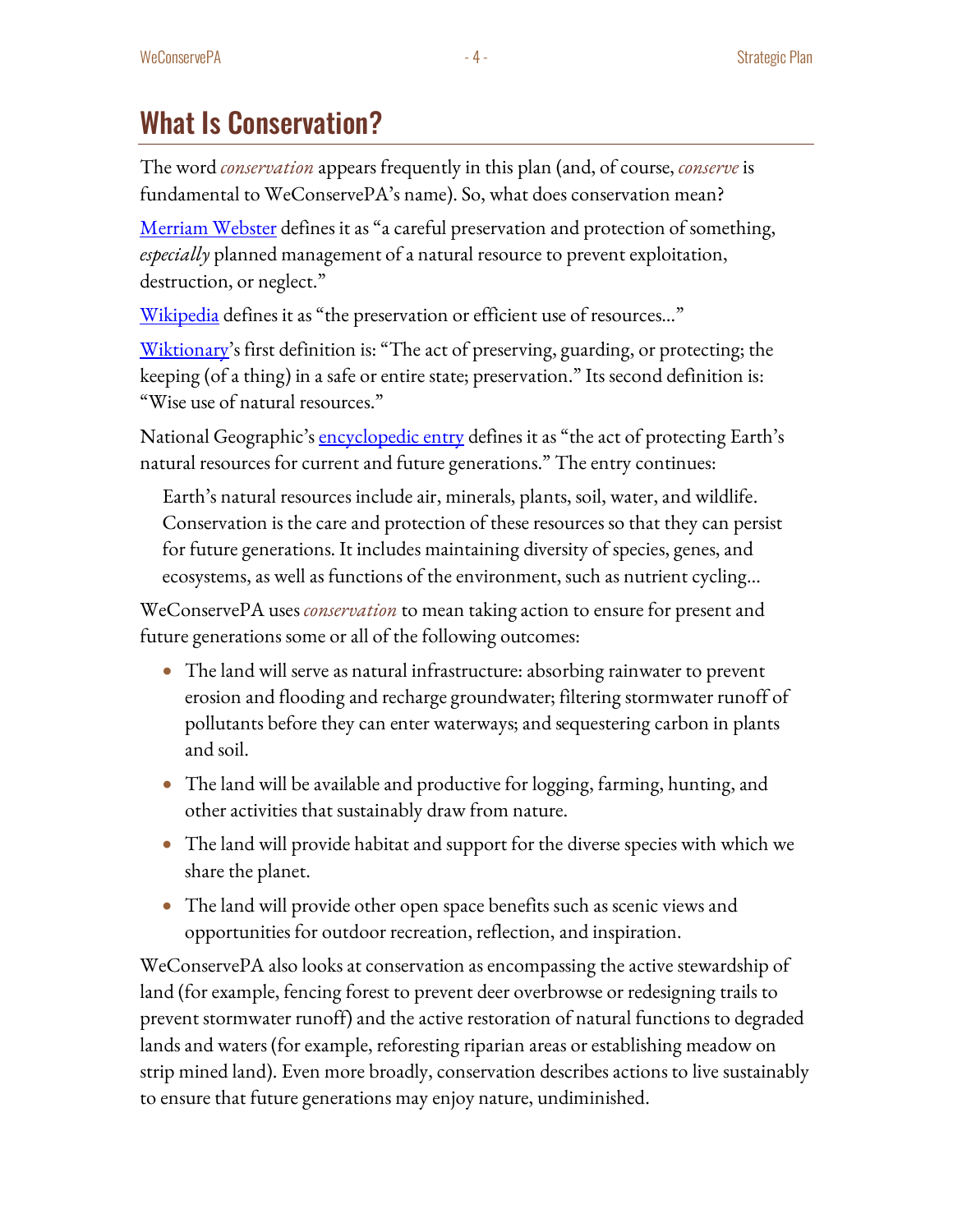### WeConservePA'S Goals

WeConservePA seeks to:

- Increase the pace and improve the quality and efficiency of land conservation work.
- Ensure that land conservation is lasting (including parks and other public lands).
- Boost the knowledge and skill sets of conservation professionals and volunteers, and foster stronger, more equitable and inclusive organizations.
- $\bullet$  Improve land use planning and advance sustainable practices at the local level.
- Raise understanding and support for conservation.
- Achieve conservation-friendly public policy.

*WeConservePA pursues four strategies—described below—in support of these goals. (Note that each strategy supports multiple goals.)*

# WeConservePA's Strategies

#### **Create resources**

Create resources that facilitate excellence, effectiveness, and efficiency in conservation acquisitions, stewardship, land use planning, and other activities.

#### **Train, connect, inspire, and assist**

Train, connect, inspire, and assist people to empower them to achieve more in their conservation-related work.

#### **Advocate for conservation**

Advocate for pro-conservation governmental policy, foster understanding of conservation,and promote conservation-serving land trust standards.

#### **Build WeConservePA**

Build WeConservePA into a more effective organization.

*The remaining pages of this plan describe these four strategies in detail.*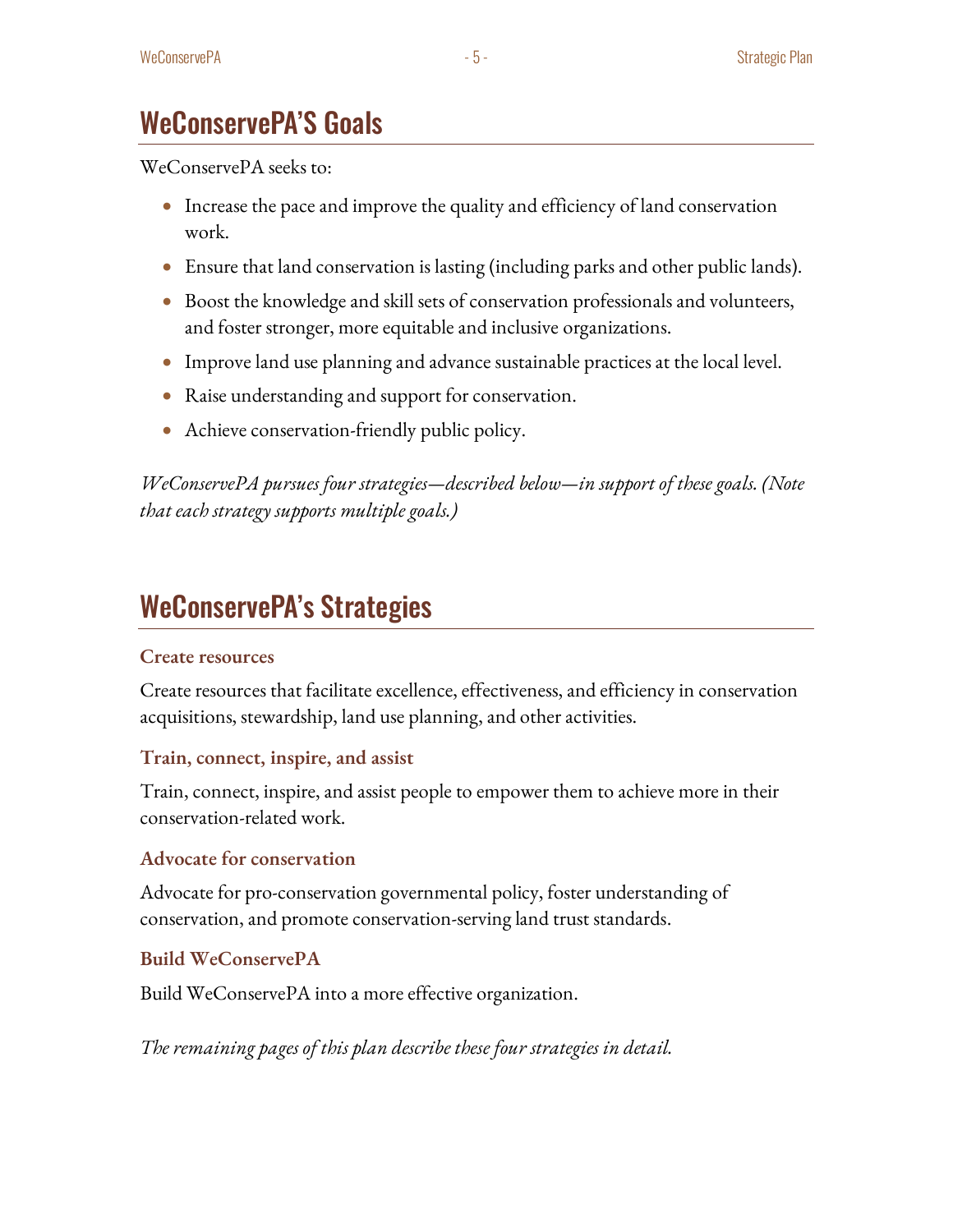# CREATE RESOURCES

**Create resources that facilitate excellence, effectiveness, and efficiency in conservation acquisitions, stewardship, land use planning, and other activities.**

### Strategy Elements

- 1. Create, maintain, and refresh model documentsand accompanying commentaries.
- 2. Create, maintain, and refresh technical guides.
- 3. Create, maintain, and refresh WeConservePA geodatabases and applications.
- 4. Create, maintain, and refresh other resources.
- 5. Make resources and information broadly accessible.
- **1. Create, maintain, and refresh model documents and accompanying commentaries.**
	- o Maintain, improve, and otherwise refresh WeConservePA's 20 model documents and commentaries used for conservation and public access easements, other real estate transactions, organizational policies, and land use ordinances, as well as other model documents that advance the effectiveness and efficiency of conservation-related efforts.
	- o Create new model legal documents, policies, ordinances, and other resources, together with commentaries to the documents.

#### **2. Create, maintain, and refresh guides.**

- o Update, expand, or otherwise improve the 150 guides previously developed and currently published by WeConservePA or retire them if appropriate; keep guidance relevant and reflective of changes in the law and new findings and understandings, as well as address information gaps identified by users.
- o Create new guides to fill gaps in desirable instruction.
- **3. Create, maintain, and refresh WeConservePA geodatabases and applications.**
	- o Update, refine, and help people tap the value of WeConservePA's geodatabase of publicly and privately conserved lands.
	- o Update, refine, and help people tap the value of WeConservePA's geodatabase of land trust and other organization service areas.
	- o Develop mapping, conduct research and analysis, and develop useful applications using conservation-related geographic information.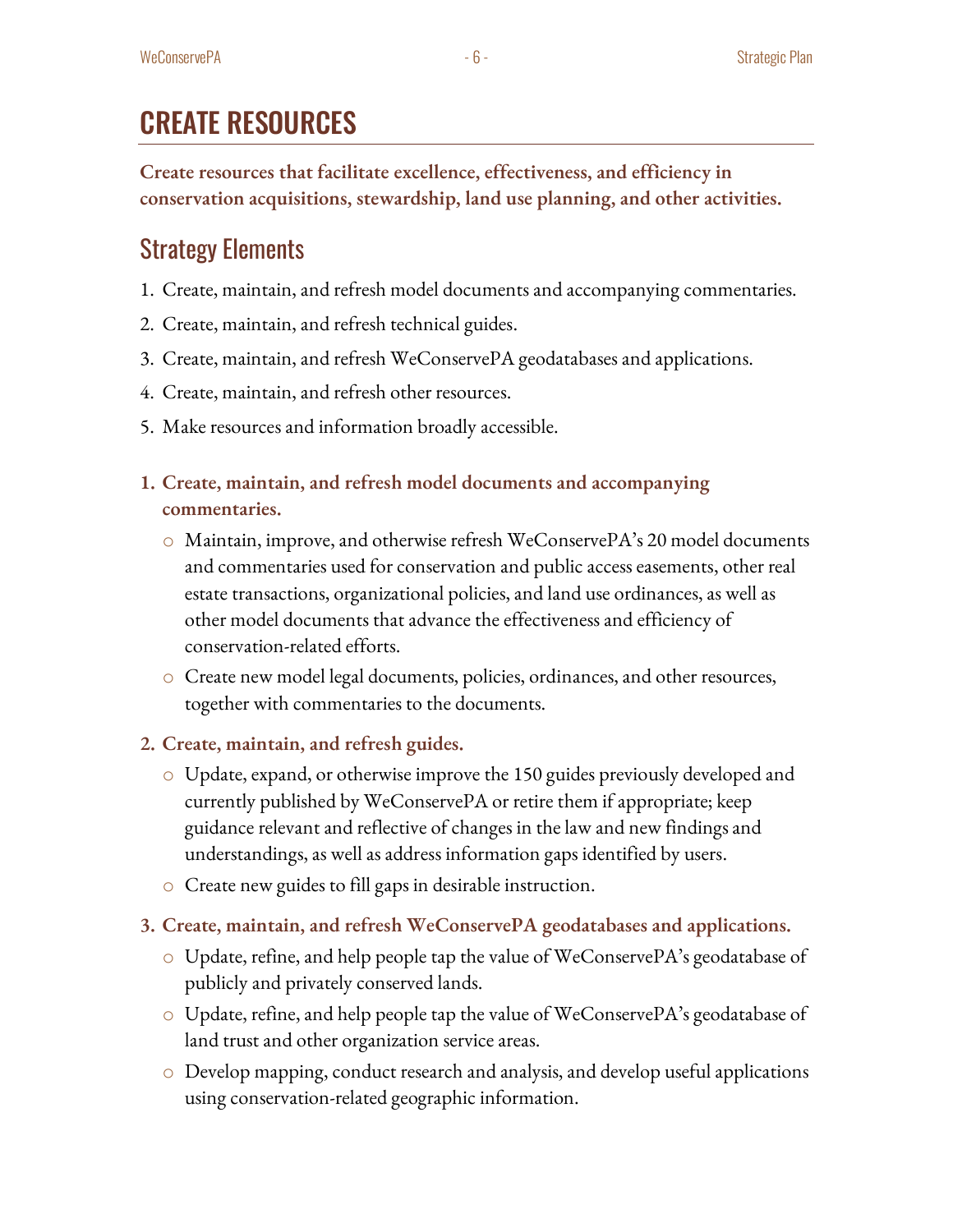- **4. Create, maintain, and refresh other resources.**
	- o Collect useful content from other sources and curate it at WeConservePA.org as appropriate.
	- o Maintain and expand web apps as appropriate (e.g., Find a Group and jobs board).
	- o Explore producing short and graphically oriented educational pieces to complement WeConservePA's body of written guidance and implement as appropriate.
	- o Explore producing short educational videos to complement WeConservePA's body of written guidance and implement as appropriate.
	- o Develop other resources (studies of particular issues, web applications, etc.).
	- o Identify needs, research the potential to meet them, and sketch possible responses.
- **5. Make resources and information broadly accessible.** 
	- o Maintain and continually refresh WeConservePA.org (including its "Conservation Tools," "Conserve Land," "Greenways and Trails", and "Environmental Advisory Council" pages) as the repository of WeConservePA resources and digital hub of information for professionals and volunteers.
	- o Use e-newsletters, focused emails, and social media to call attention to resources and information.
	- o Produce and distribute print materials to reach those who are not web-oriented and supplement and reinforce web-based communications.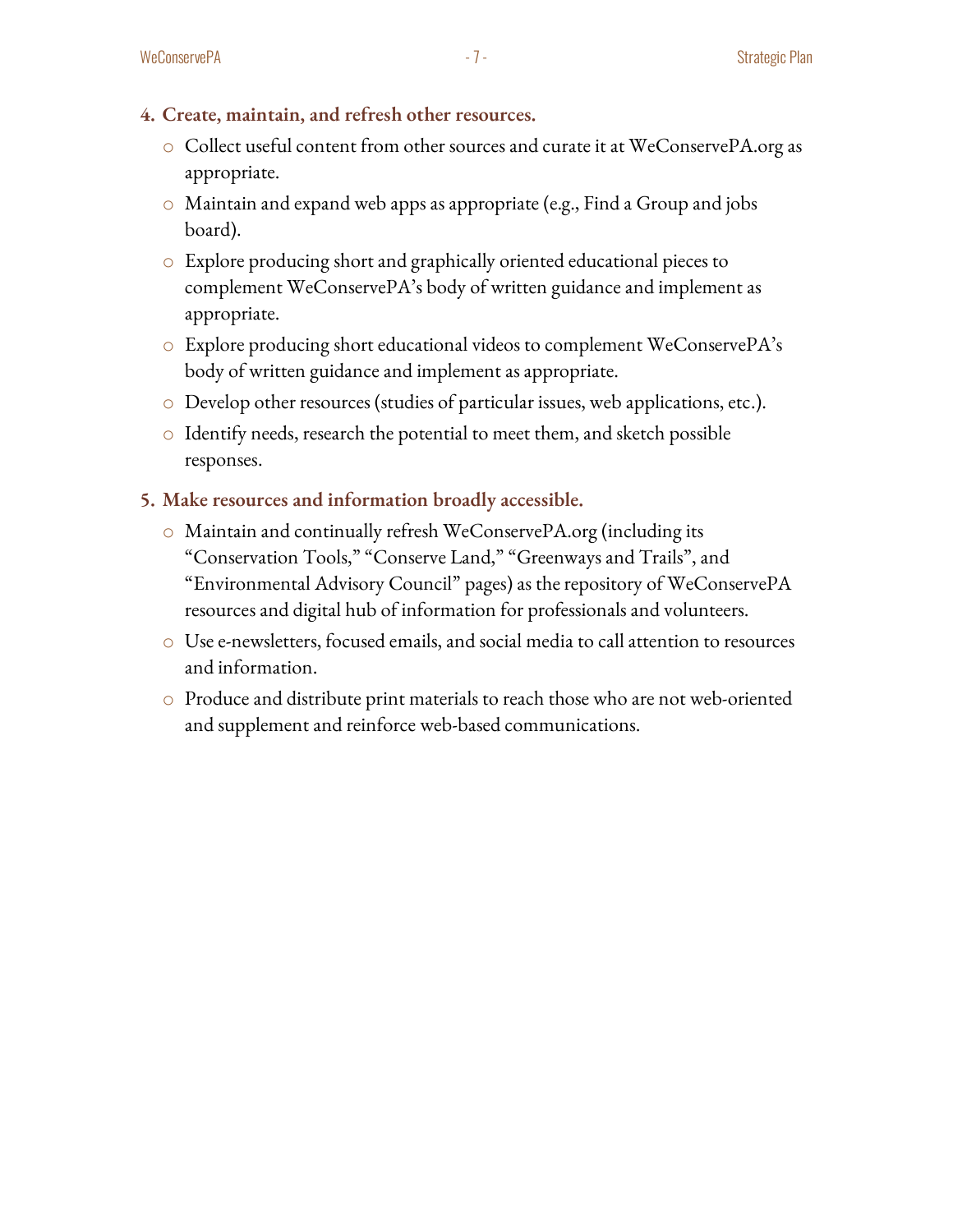**Train, connect, inspire, and assist people to empower them to achieve more in their work consistent with WeConservePA's mission.**

### Strategy Elements

- 1. Deliver training, networking, and inspirational opportunities.
- 2. Provide technical assistance.
- 3. Facilitate the creation and functioning of peer networks.
- 4. Encourage equity and inclusion in organizational internal affairs and service delivery.
- 5. Promote policies, standards, and systems that advance conservation excellence in the land trust movement.
- **1. Deliver training, networking, and inspirational opportunities.**
	- o Manage the annual Pennsylvania Land Conservation Conference as Pennsylvania's premier training, networking, and inspirational event for the advancement of land conservation.
	- o Manage the annual Environmental Advisory Council Network Conference as Pennsylvania's premier annual training, networking, and inspirational event for EAC volunteers and supporters.
	- $\circ$  Manage the biennial Pennsylvania Greenways & Trails Summit as the premier statewide event for trail volunteers and professionals.
	- $\circ$  Organize roundtables, workshops, seminars, lectures, and other events—on digital platforms or in person as appropriate—to supplement conference programming.
	- o Promote, facilitate, and present at other organizations' offerings.
	- o Identify training and networking needs supportive of WeConservePA's mission; if it appears that WeConservePA can provide value, explore providing programming.

#### **2. Provide technical assistance.**

o Deliver direct technical assistance to the staff, volunteers, and advisors of organizations and local governments via phone, email,and in-person—helping bring projects to fruition, build organizational capacity and improve operations, foster partnerships, advance equity, and more.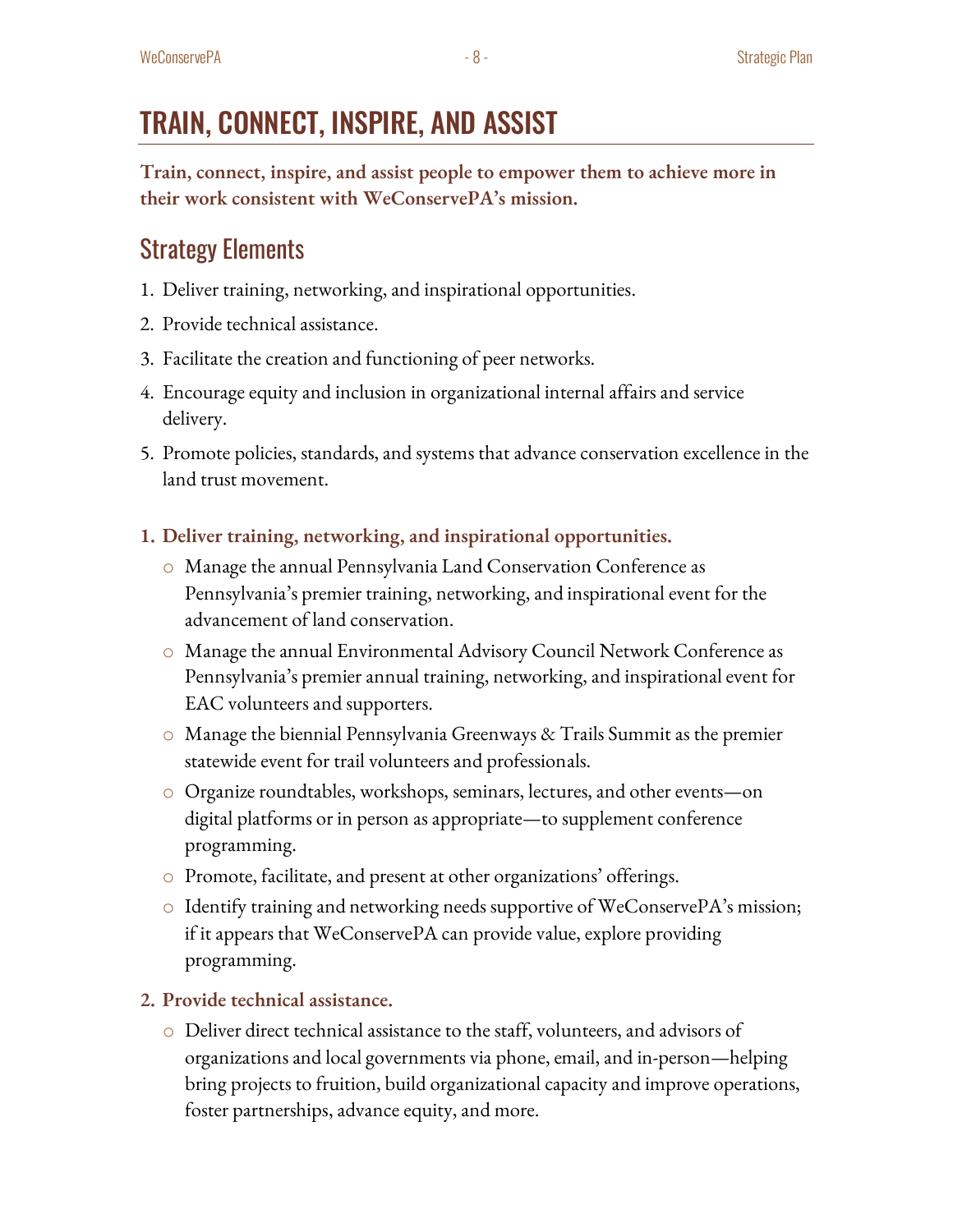- o Manage the Conservation Easement Assistance Program (to provide small grants in support of quality conservation and public access easement transactions, easement amendments and restatements, baseline documentation and signage).
- o Offer other grants and scholarships to address identified needs.
- o Facilitate peer and consultant based technical assistance to organizations.
- o Facilitate collaboration and merger where such actions present substantial potential to achieve significant operational efficiencies and better conservation outcomes.
- **3. Facilitate the creation and functioning of peer networks.**
	- o Manage the EAC (Environmental Advisory Council) Network.
	- o Foster the creation and functioning of networks of other peer groups if and when interest and need arise (recognizing that participants must be substantially engaged in communicating with and helping one another if a network is to be effective and viable in the long-term).
	- $\circ$  Facilitate the connection of more and less experienced professionals in mentoring relationships as interest arises from time to time.
- **4. Encourage equity and inclusion in organizational internal affairs and service delivery.**
	- o Interweave instruction on equity and inclusion into WeConservePA training, networking, and inspirational events, as well as other services.
	- o Stay connected and consult with the DEIJ Community and people working in spaces adjacent to WeConservePA to identify issues and opportunities for WeConservePA to promote equity and inclusion.
	- o Support initiatives that encourage a greater diversity of people to connect with the land (through trails, nature play, or other pathways) and join in the work of conservation.
- **5. Promote policies, standards, and systems that advance conservation excellence in the land trust movement.**
	- o Assist land trusts in achieving conformity with Land Trust Standards and Practices (and, as appropriate to the organization, preparing for accreditation or renewal).
	- o Facilitate sharing of experiences and discussion of issues amongst accredited land trusts and organizations pursuing Land Trust Accreditation.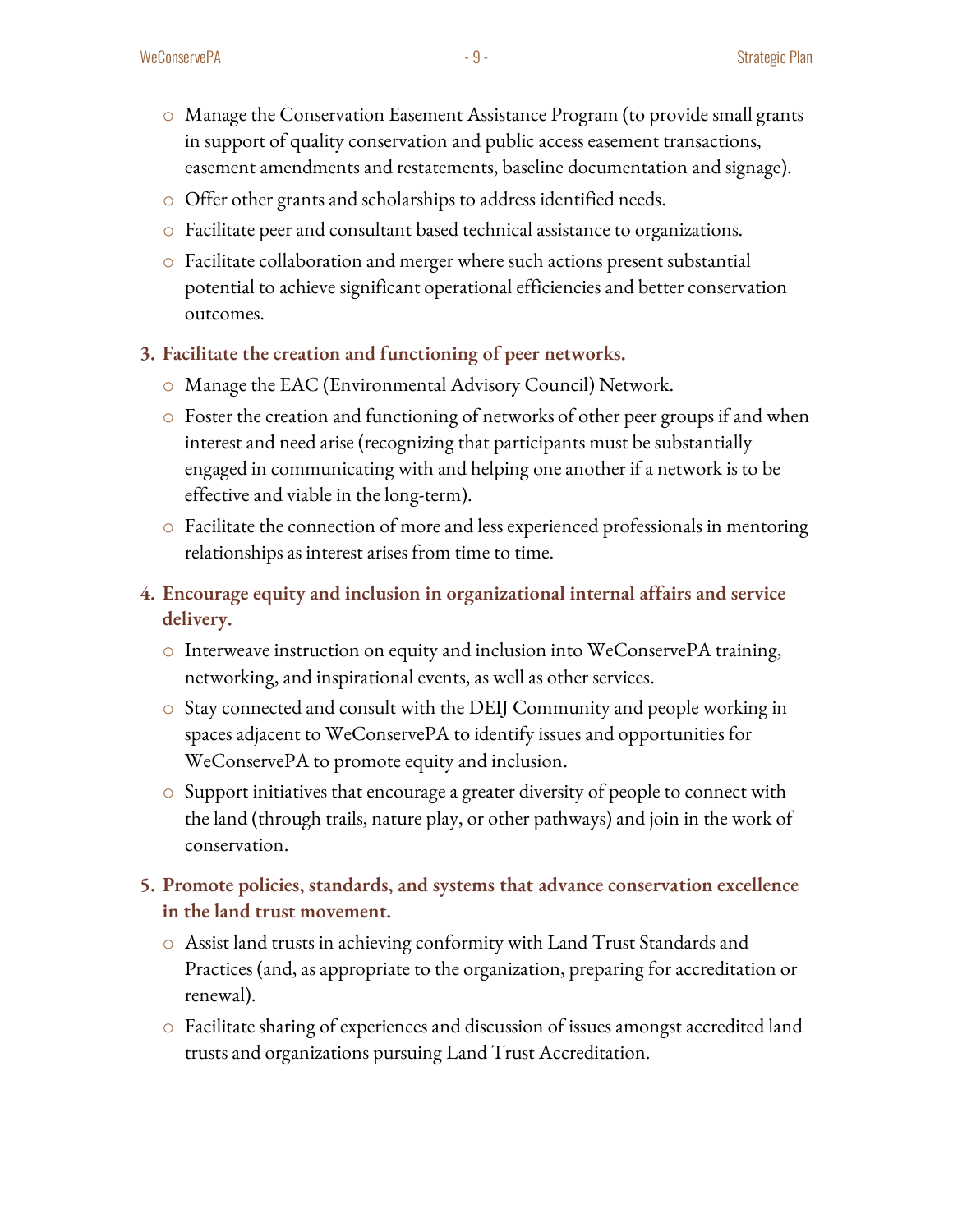# ADVOCATE FOR CONSERVATION

**Advocate for pro-conservation governmental policy, foster understanding of conservation, and promote effective land trust standards.** 

### Strategy Elements

- 1. Communicate to the public and key subsets to build understanding of conservation.
- 2. Maintain a policy agenda and infrastructure to advance it.
- 3. Advocate to government officials.
- 4. Encourage and engage with a broad array of organizations and individuals to join in advocating for the advancement of pro-conservation policy.
- 5. Maximize the utility of policies, standards, and systems used by the land trust movement.
- **1. Communicate to the public and key subsets to build understanding of conservation.**
	- o Use electronic communication tools (e.g., WeConservePA.org, e-newsletters, and social media) to provide conservation news and information.
	- $\circ$  Frame land conservation communications to resonate with target audiences and facilitate outreach to those who do not hold conservation as a core value.
	- $\circ$  Make presentations to key audiences and display WeConservePA materials at key locations and events.
	- $\circ$  Promote land conservation, sustainable land use practices, and land trusts to the general public and opinion leaders through a variety of channels.
- **2. Maintain a policy agenda and infrastructure to advance it.** 
	- o Continually revisit priorities, opportunities, and threats to conservation.
	- o Maintain the policy council and hold regular meetings to help guide and implement WeConservePA's policy priorities and work.
	- o Engage the policy council, board, membership, and outside parties in looking outside the box for ways to better achieve conservation.
	- o On an as needed basis, convene attorneys committed to conservation to advise WeConservePA on addressing judicial threats and opportunities.
	- $\circ$  Identify and research potential policy issues and initiatives and formulate policy solutions.
	- o Enhance online outreach and advocacy functions.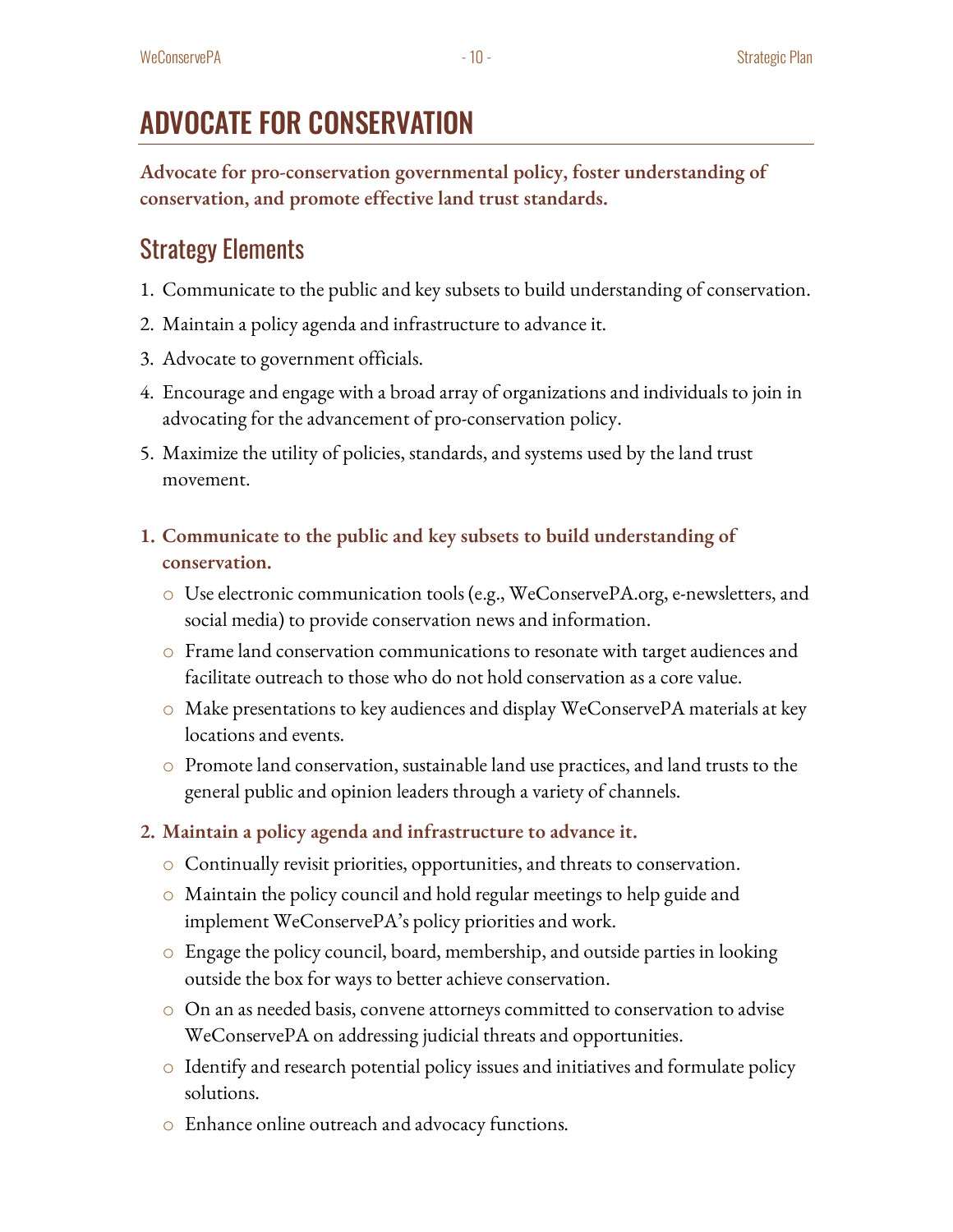- o Watch for opportunities to improve the systems in which conservationists operate and keep conservation and land trusts vital in a changing world.
- **3. Advocate to government officials.**
	- o Meet, educate, and build relationships with state elected officials and their staff; state appointed officials and their staff; candidates and their campaigns; and, of a lesser priority, members of Congressand their staff, as well as key local officials.
	- o Express and promote interests, concerns, positions and requests to policy makers and their influencers.
	- o Strategize and, as needed, design and implement campaigns to advance issues.
- **4. Encourage and engage with a broad array of organizations and individuals to join in advocating for the advancement of pro-conservation policy.**
	- o Continue to facilitate the Growing Greener Coalition.
	- $\circ$  Identify and build relationships with other organizations having intersecting agendas and work cooperatively with them to advance shared interests.
	- $\circ$  Engage in national advocacy efforts as appropriate. Maintain relationships with LTA and other conservation organizations active at the federal level to ensure that WeConservePA actions are consistent with the interests of the conservation movement and are calibrated to have maximum impact on the conservation issues of importance to Pennsylvania.
	- $\circ$  Engage the people of member and other organizations in fostering relationships and communications between legislators and their board members, staff, and supporters.

#### **5. Maximize the utility of policies, standards, and systems used by the land trust movement.**

- o Advocate for Land Trust Standards and Practices and other movement policies and standards that promote excellence and that don't unduly redirect resources away from direct conservation work or stifle initiative and experimentation in achieving conservation objectives.
- o Continue to encourage discussion amongst land trusts of Land Trust Accreditation experiences and develop and communicate suggestions to the Commission and LTA as appropriate for the improvement of the system.
- o If and when appropriate, develop Pennsylvania-specific land trust movement policies and standards.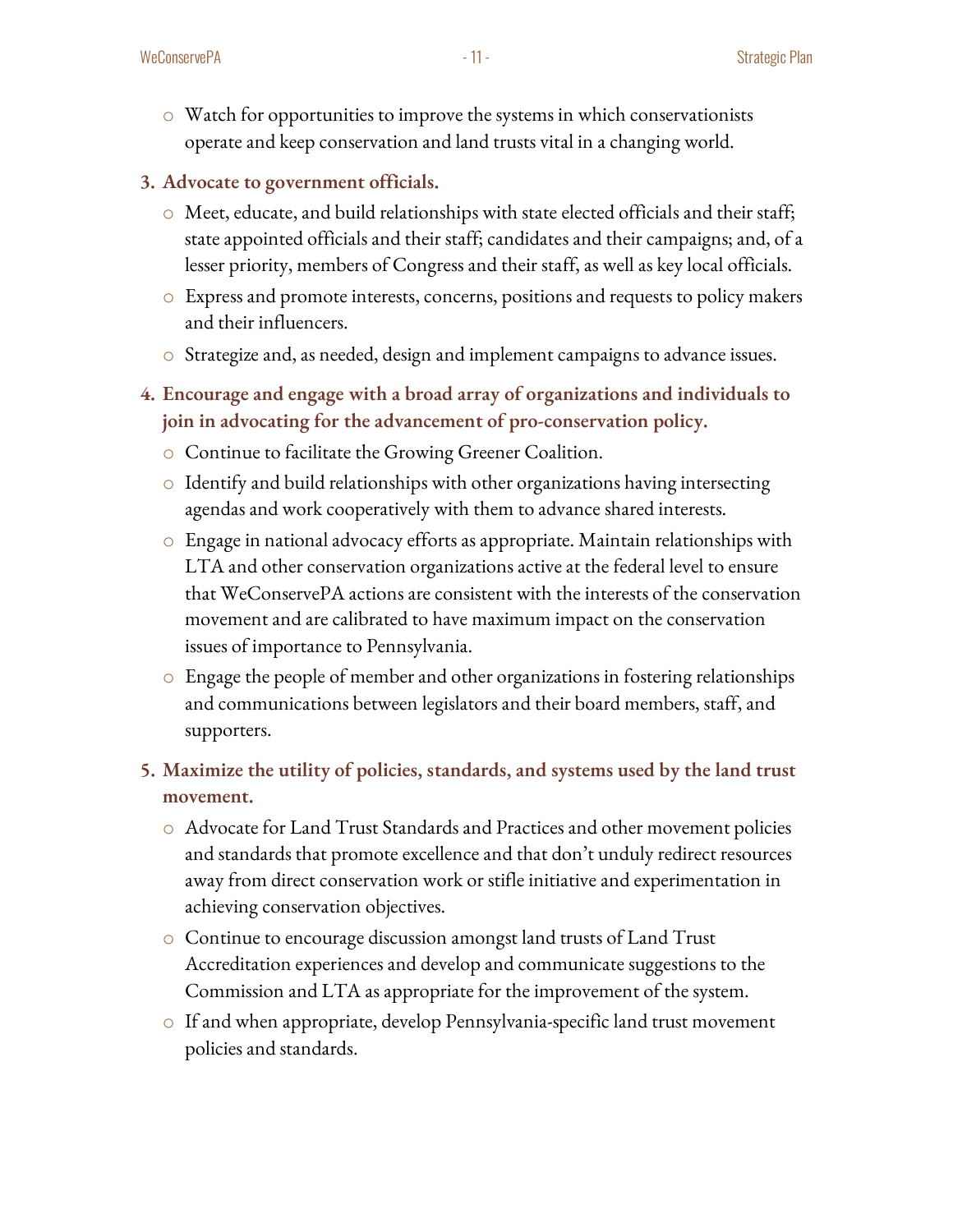### BUILD WeConservePA

**Build WeConservePA into a more effective organization.**

### Strategy Elements

- 1. Improve the marketing of WeConservePA.
- 2. Address matters of equity and inclusion in WeConservePA internal affairs and service delivery.
- 3. Review operations and adjust practices and policies for effective, efficient, and secure operations.
- 4. Continue and improve upon WeConservePA fundraising activities.
- 5. Monitor the needs and views of WeConservePA constituencies.
- **1. Improve the marketing of WeConservePA.**
	- o Develop and maintain marketing material that describes WeConservePA and its value to conservation.
	- o Maintain the WeConservePA brand consistently in communications.
	- o Promote to member organizations the use of a "WeConservePA member" badge in their communications and the creation of web links to WeConservePA.org.
	- o Prepare and distribute educational materials to orient board members of land trusts and other major constituencies to WeConservePA and conservation matters extending beyond their own local activities.
- **2. Address matters of equity and inclusion in WeConservePA internal affairs and service delivery.**
	- $\circ$  To the extent that these matters are not already interwoven into major deliberations, periodically set aside time to address them in board, committee, and staff meetings.
	- o Stay connected and consult with the DEIJ Community.
- **3. Review operations and adjust practices and policies for effective, efficient, and secure operations.**
	- o More fully engage board members, advisors, volunteers, and staff, and utilize their resources, skills, talents, and energies.
	- $\circ$  Expand the circle of those involved with WeConservePA (including junior staff of member organizations).